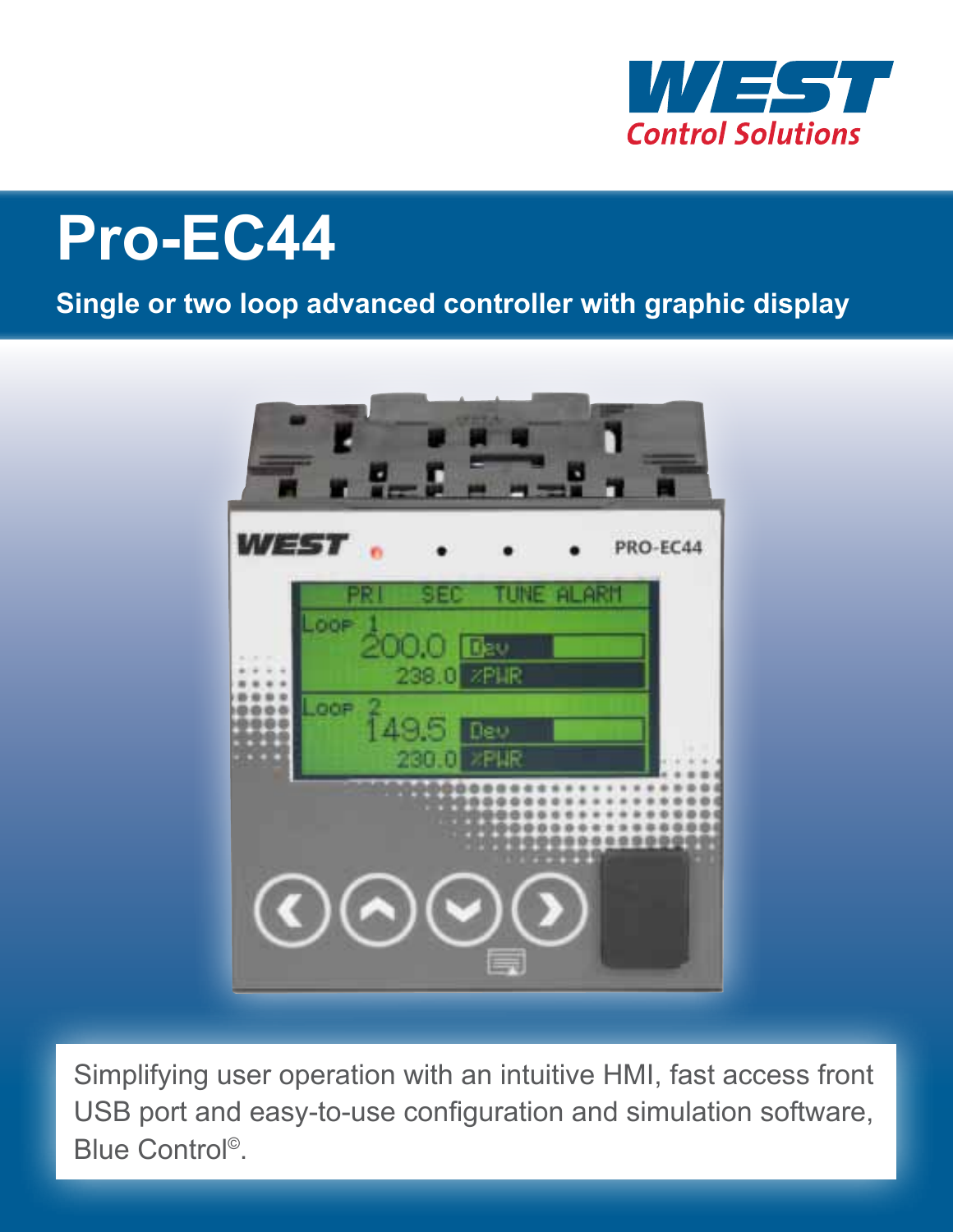# **Intuitive HMI and Fast Access USB Port**

#### **Save time with straightforward, fast set up via front panel**

Pro-EC44 is designed to simplify user setup, step by step configuration with a wizard saves needing to work through several menus for initial configuration of common settings. A logical menu structure for intuitive navigation allows fast changes and updates to individual settings.

#### **Configure controllers without the need for an expensive PC**

PCs are often vunerable in the harsh environments of production and process plants. Pro-EC44 configuration files can be downloaded to a controller using a flash memory stick via the front USB port allowing for fast programming with no risk to expensive equipment. Settings can also be read via the USB port to clone additional devices or configure a replacement.



#### **Quick access to important product information**

Stepping through several pages to get important process information can be time consuming and lead to inefficiency.

The Pro-EC44 pages have been carefully structured to show users the important process information on a single page, minimizing the steps to access data and settings. A color change green/red LED backlight provides easily recognizable alarm indication to improve response times in taking corrective action.

#### **Reduce the number of controller spares needed on your production plant**

Many production plants need several types of controller to get the control capability needed for different aspects of a manufacturing process. Pro-EC44 is a single controller meeting all your needs with many features to ensure good control performance.

Single or dual loop capability in a single device, cascade, VMD and ratio enhanced control with support features such as real time clock, timer, gain scheduling and profiler ensure Pro-EC44 meets application needs. In addition datalogging, trending, USB, Ethernet options add more capability to an already powerful device.

# **Designed For Challenging Applications**

- Plastics, Extrusion & Rubber
- Industrial Ovens & Furnaces
	- Environmental chambers
		- and many more









#### **BOOK YOUR DEMONSTRATION ONLINE AT WWW.WEST-CS.COM/LP/PRO-EC44**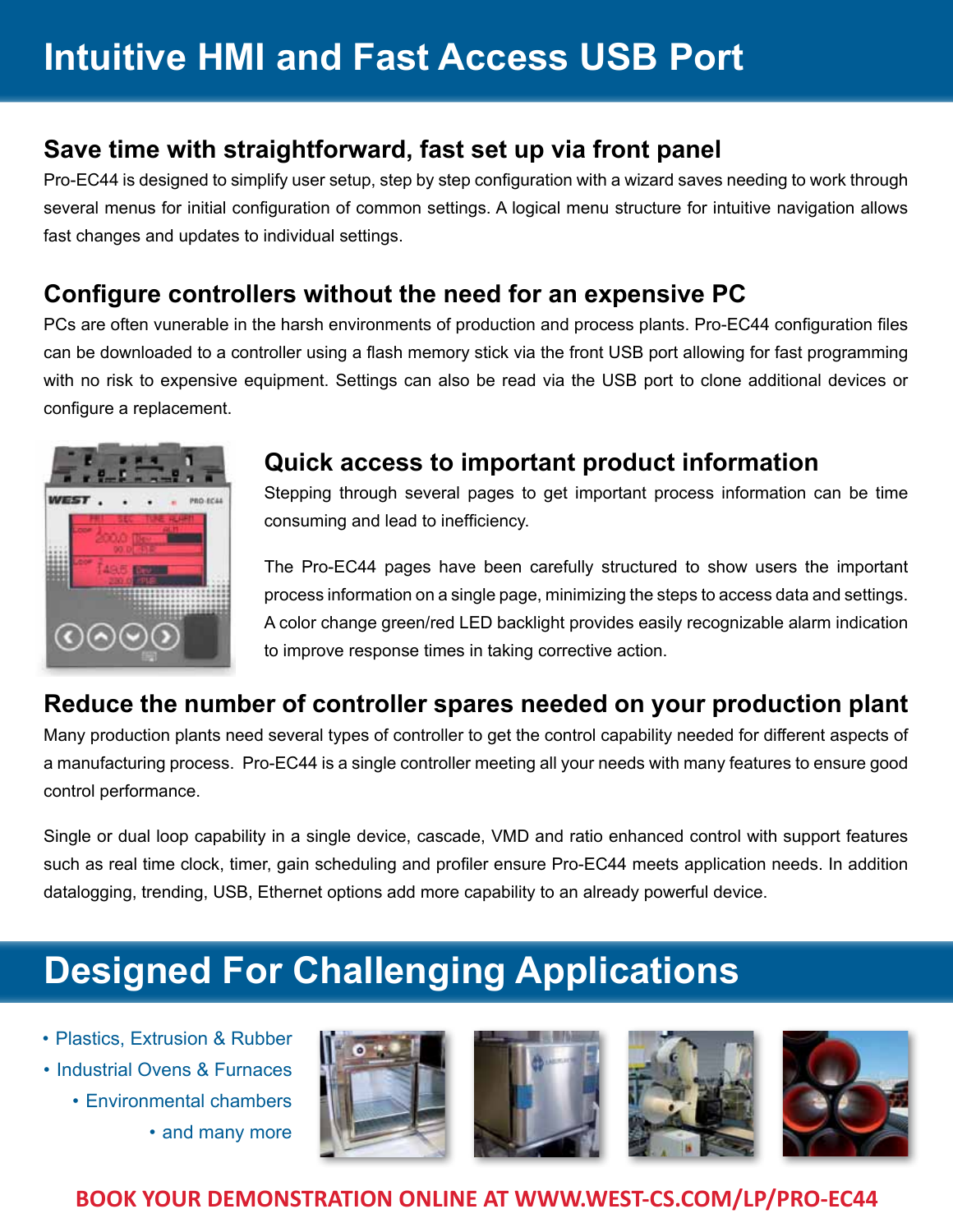#### **Fast parameter configuration**

BlueControl® software enables parameters to be set up quickly and safely through use of plain texts, a clear menu structure and online help.

#### **Clone other devices - ideal for OEMs**

The software provides the ability to copy, edit and save settings. **Simplifies the set up process** for multiple controllers.



#### **Simulator for process testing before going live**

The software offers a **sophisticated simulator** allowing settings to be tested in a virtual environment before setting the process live. This valuable functionality allows **complete peace of mind** during the set up process.

#### **Increase efficiency with remote management**

Users are able to **monitor and adjust processes remotely**. This flexibility provides greater levels of process control as well as offering **better visibility** for improved management.



#### **Familiar software environment for ease-of-use**

BlueControl® uses established MS Windows operating standards as well as familiar operating elements and menu structures of MS Office programs, making it an **easy-to-use environment**  that users quickly become familiar with.



#### **CALL +1 800 866 6659 FOR MORE INFORMATION AND A QUOTATION**